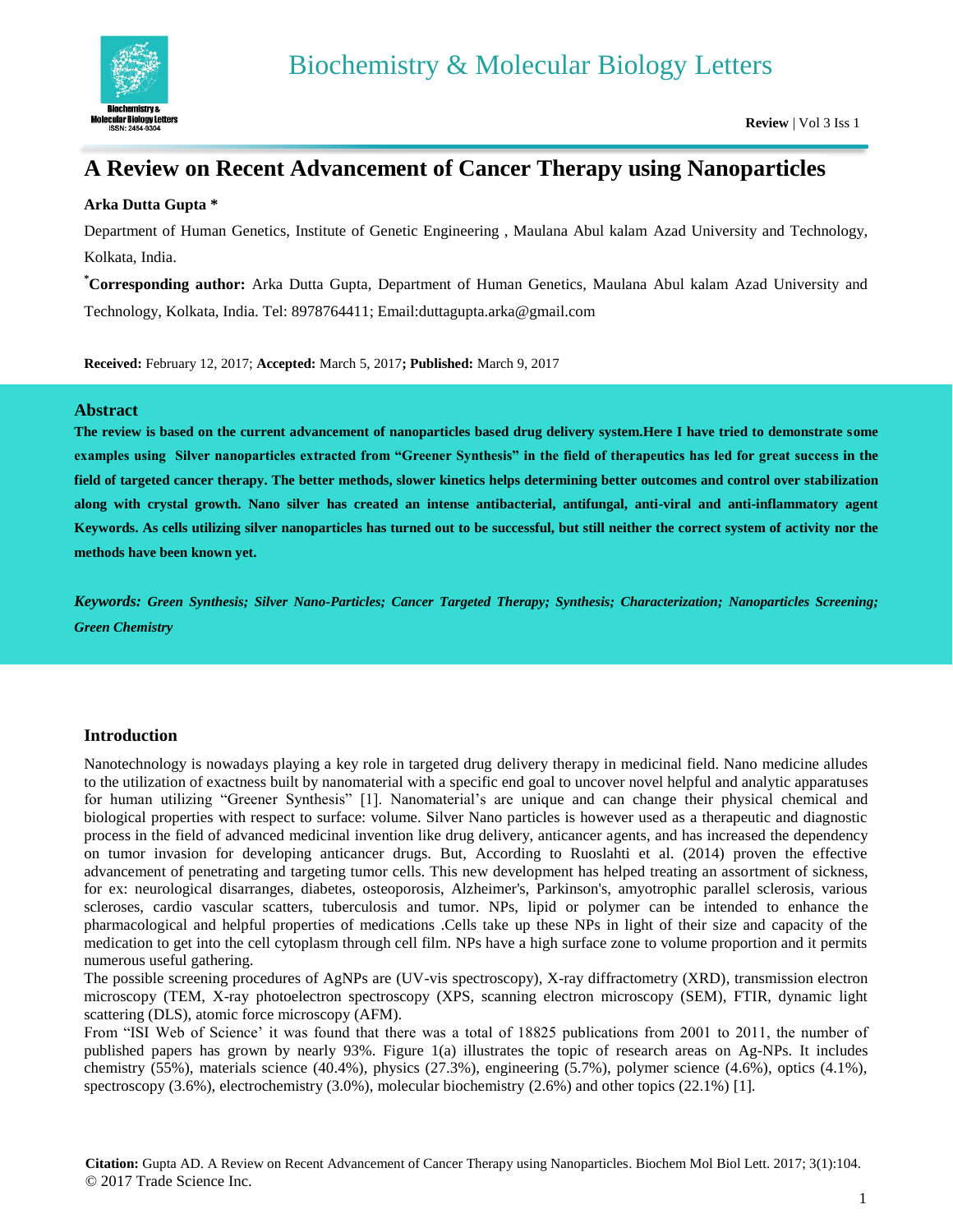Figure 1(b) shows the division according to research areas and countries/regions; USA 3809 (20.7%), India 1842 (9.8%), South Korea 1331 (7.1%), Japan 1283 (6.8%), Germany 1079 (5.7%), France 770 (4.1%), Taiwan 669 (3.6%), Spain 540 (2.8%), Russia 539 (2.8%) while china and USA are the leading fields in the development of nanoparticles.



**Figure 1(a):** Publications v/s Year chart of nanoparticles discovered till 2012. (ISI Web of Science)



**Figure 1(b):** Database analyses are divided according to (a) research areas and (b) countries/regions.

#### **Silver Nanoparticles**

Silver Nanoparticles (AgNPs) are Nano-particles of size between 1 - 100 nm. They are frequently described as 'silver' some are made out of a vast rate of silver oxide because of their extensive proportion of surface-to-mass silver. Commonly used are spherical silver nanoparticles but diamond, octagonal and thin sheets are also popular.

# **Synthesis of AgNps**

The synthesis of Nano particles is carried out using three different techniques physical, chemical, and biological methods. Among all these techniques, biological method is the simplest, rapid, non-toxic and green approaches that can produce particles of variable size and morphology. The "Green Chemistry" or "Greener Synthesis" shows much more promising.

# **Synthesis of AgNPs using Physical Method**

The synthesis of nanoparticles under physical method is prepared by evaporation and condensation with the help of a tube furnace at atmospheric pressure. Other methods involve pyrolysis and spark discharging used for the synthesis of AgNPs.

# **Synthesis of AgNPs using Chemical Method**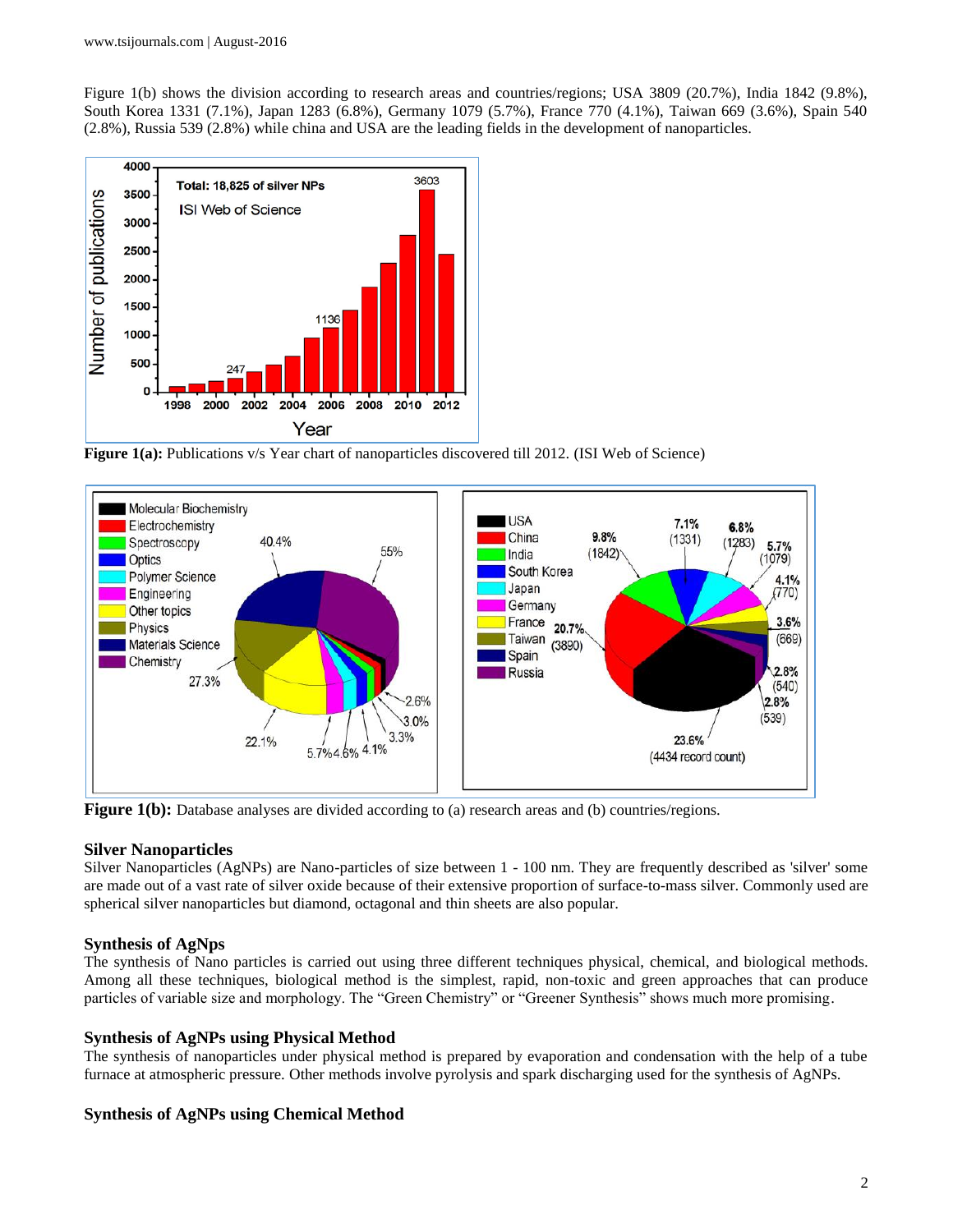The silver NPs can be obtained by the dropping of silver particles using ethanol at 800°C to 1000°C under certain barometrical condition .In this procedure 20 ml of fluid containing silver nitrate (0.5 g of AgNO3) treated with sodium linoleate (C18H32O2) (1.5 g) in tubes. The tubes containing silver particles and sodium linoleate is further treated with linoleic corrosive and ethanol bringing about the development of an ethanol state containing silver particles. The ethanol in this state lessens the silver particles into silver NPs. Linoleic corrosive are consumed on the surface of the silver NPs with alkyl chains on the external side fit as a fiddle. The fluid turns into cocoa shade showing the formation of 100% Silver NPs formation.

#### **Synthesis of AgNps using Green Chemistry**

The synthesis of nano particles using green chemistry has many advantages such as they are simple, cost effective, dependable, and environmentally friendly. The synthesis of Nano particles depends upon three factors, including (a) the solvent; (b) the reducing agent; and (c) the non-toxic material. The major advantage of biological methods for extraction of NPs that they contain amino acids, protein, secondary metabolites. The biological activity of AgNPs depends upon structure and morphology, controlled by size and shape.

## **Drug Delivery system using AgNPs**

The drug is incorporated into the liposome binds with their specific cell containing the targeted receptor. After that the drug is released inside the whole body using those infected cell. The nano sized carriers like micro Nano suspension, liposome, dendrimer, ocular inserts, hydrogels are useful in ocular drug delivery which reduce toxicity. This method of approach will also increase the efficiency of drug delivery than conventional delivery system (Figures 2-4).



**Figure 2:** Drug Delivery System using nanotechnology.



**Figure 3:** Targeted Drug Delivery System using AgNp.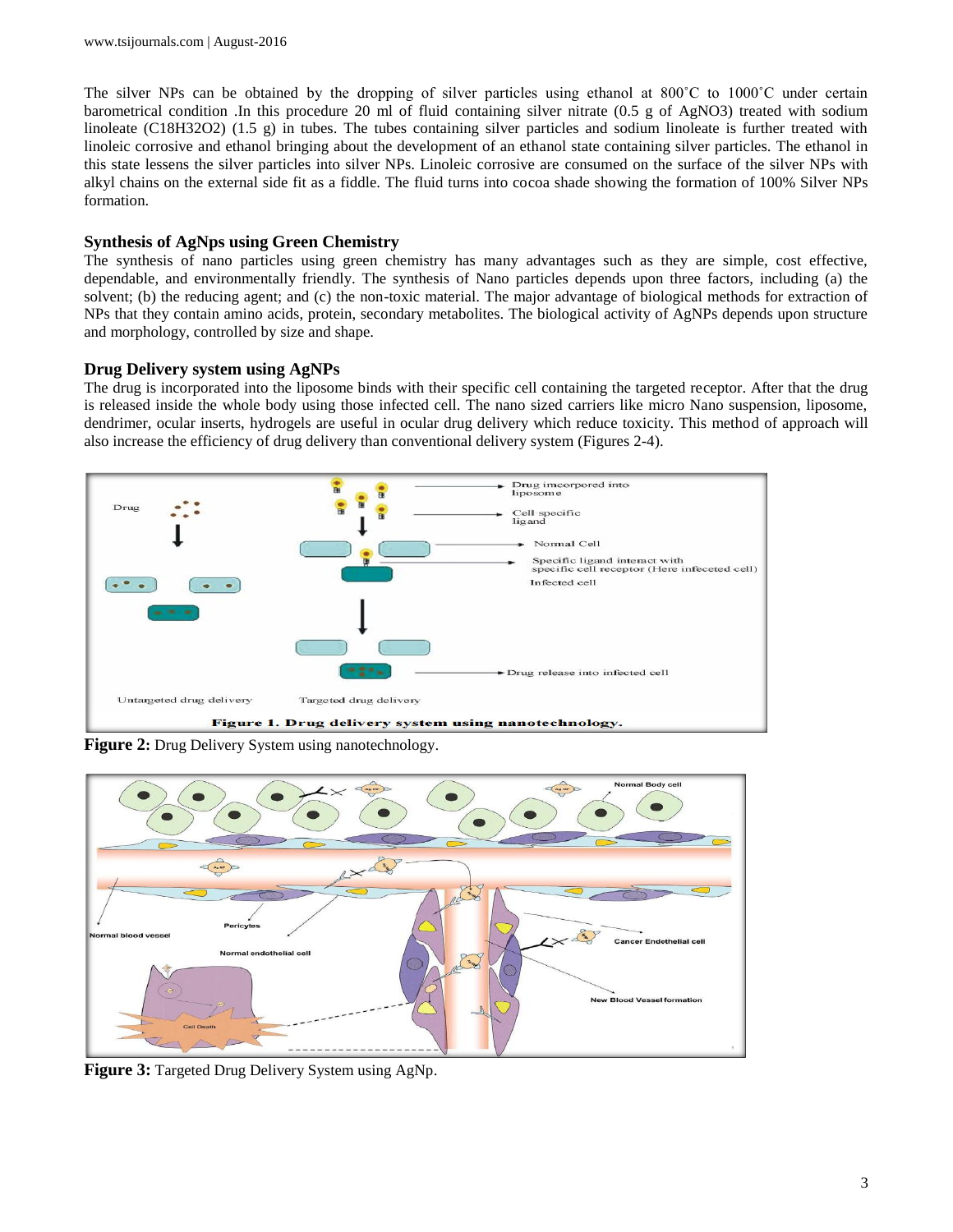

**Figure 4:** Prostate cancer cells were targeted by two separate silver nanoparticles (red and green), while the cell nucleus was labeled in blueusing Hoescht dye.

#### **Role of Nanoparticles as Medicine**

Nanoparticles have an enormous effect in the treatment of different sorts of tumor growth, as prove by the various nanoparticle-based medications and conveyance frameworks that are in clinical utilize. Paclitaxel is a notable hostile to malignancy specialist used to treat different sorts of tumor. This medication meddles with the elements of malignancy cells by microtubule adjustment, coming about in the end in apoptosis. These NPs can be utilized for site particular conveyance by maintaining a strategic distance from the undesirable poisonous quality because of non-particular appropriation and enhance the nature of the patients. NPs may have anti-inflammatory activity.

#### **Nanotechnology-based Drug Delivery in Cancer**

There are many techniques of using nanoparticles using

Carbon nano tubes: 0.5–3 nm in measurement and 20–1000 nm length are utilized for identification of DNA change and for recognition of ailment protein biomarker.

Dendrimers: Less than 10 nm in size are helpful for controlled discharge tranquilizes conveyance, and as picture differentiation operators.

Nano crystals: of 2-9.5 nm estimate cause enhanced detailing for ineffectively solvent medications, naming of bosom malignancy marker HeR2 surface of disease cells. Nano particles are of 10-1000 nm estimates and are utilized as a part of MRI and ultrasound picture differentiate operators and for focused medication conveyance, as saturation enhancers and as columnists of apoptosis, angiogenesis.

Nano shells: They are discovered as an application in tumor-particular imaging, profound tissue warm removal.

Nano wires: They are valuable for ailment protein biomarker identification, DNA transformation discovery and for quality expression recognition.

Quantum dots: 2-9.5 nm in size can help in optical location

#### **Approaches of Nanoparticles**

The small size of nano particles has put to a great use in oncology. The nano particles along with cancer therapy are benefiting patients from chemotherapy drugs that utilize nanocarriers to decrease systemic toxicity and advanced therapeutics.

Some of the examples of nanomedicines used for cancer are Doxil, Lynparza and Abraxane which are FDA approved drugs used for cancer treatment.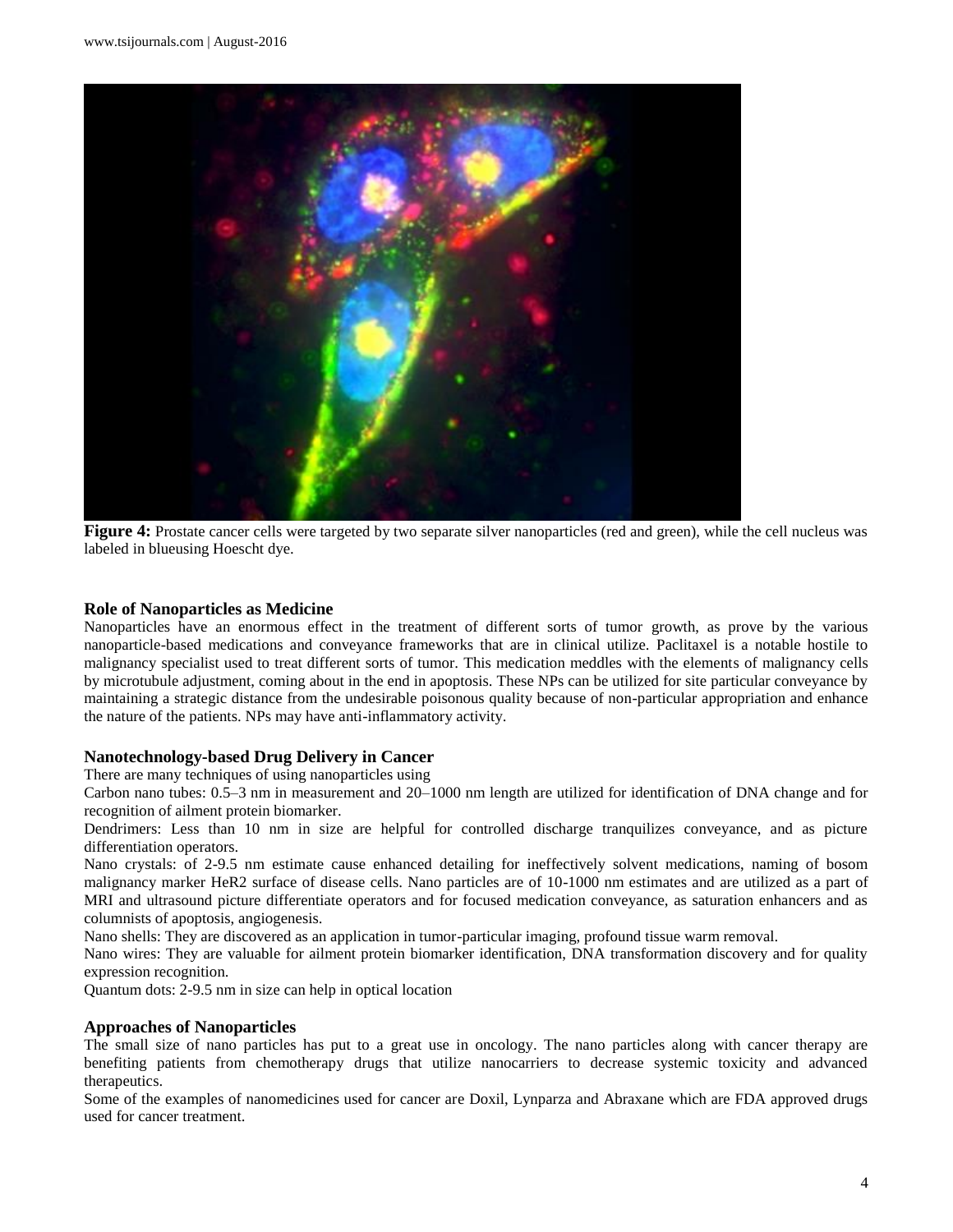## **Doxil(Doxorubicin Hydrochloride)**

In 1995, Doxilon of the first nanomedicines approved by FDA. It was ovarian cancer and multiple myeloma. Conventional doxorubicin is a chemotherapeutic agent that is widely used in the treatment of breast, ovarian, bladder, and lung cancer. It is very effective, Side effects of such drugs are myelosuppression and cardiotoxicity have limited its use.

The current Doxil advancement contains doxorubicin in polyethylene glycol (PEG)-coated liposomes that are about 100 nm in diameter. The advanced liposomal formulation decreases the cardiotoxicity of doxorubicin. Clinical it was proven that epitome of doxorubicin in liposomal NPs enhances the viability of Doxil because of amplified flow time and aggregation at tumor destinations through misuse of the EPR impact.

#### **Abraxane(Paclitaxel)**

In early 2005, Abraxane, an albumin-related nano-formulation of paclitaxel, was approved for the treatment of metastatic breast cancer. Conventional paclitaxel (Taxol) is poorly soluble in aqueous solutions, so its formulation includes Cremophor EL (polyethoxylated castor oil, BASF) and ethanol.

The Abraxane targets tumors through the EPR effect; it binds with the endothelial glycoprotein 60 (gp60) receptor. Abraxane also had fewer side effects even though a higher dose of conventional paclitaxel had been administered. Abraxane is being assessed for various different diseases, including melanoma, and in addition cervical, peritoneal, ovarian, and non–small-cell lung cancers. Other paclitaxel nanoformulations are additionally being produced; including a polymeric micelle detailing (Genexol-PM, Samyang) that also eliminates the need to use Cremophor EL as a solubilizer.

## **Lynparza(olaparib)**

In 2014, FDA approves another medicine for treatment of advanced ovarian/breast cancer associated with mutated BRCA genes.

It is an ADP-ribose polymerase (PARP) inhibitor that blocks enzymes involved in repairing damaged DNA; it acts against the BRCA 1 and BRCA 2 genes responsible for breast and ovarian cancer. Common side effects of Lynparza included nausea, fatigue, vomiting, diarrhea, abdominal pain etc.

#### **Advantage of Nanoparticles**

Nanoparticles in medication can be utilized for site-coordinated/focused on medication delivery. Nanoparticles decrease amounts Nano grams since the solution is conveyed/actuated by any of different techniques at the correct site of requirement. Nanoparticles alter the medications to be focus on infections and tumors and allow solid tissue to sit unbothered. This is known as bioavailability: conveying particles to where they are most required, for instance growth drugs authoritative to tumor locales.

#### **Dis-advantages of Nanoparticles**

Blending nanoparticle tranquilize conveyance frameworks has dependably been muddled by planning a fitting size to convey successful medication/quality payload and capacity to focus to the perfect place. Unseemly size circulation, vague structure/shape, poor biocompatibility, and uncalled for surface science are conceivable hazard figures the organic environment. Creation of nanoparticles with sub-200 nm size requires control over every single stride in the system, which is continually testing.

| <b>Nanomedicine</b><br>Company | <b>Product</b>                                                                                         |
|--------------------------------|--------------------------------------------------------------------------------------------------------|
| Parvus Therapeutics            | Nanoparticles designed to fight autoimmune diseases                                                    |
| Selecta Biosciences            | Nanoparticle based synthetic vaccines                                                                  |
| <b>Sirnaomics</b>              | Nanoparticle enhanced techniques for delivery of siRNA                                                 |
| Smith and Nephew               | Antimicrobial wound dressings using silver nanocrystals                                                |
| SignaBlok                      | Targeted delivery of drugs and imaging agents                                                          |
| <b>Starpharma</b>              | Dendrimer nanoparticles for use in drug delivery                                                       |
| T <sub>2</sub> Biosystems      | Diagnostic testing using magnetic nanoparticles                                                        |
| Taiwan Liposome                | Drug delivery using lipsomes                                                                           |
| Z-Medica                       | Medical gauze containing aluminosilicate nanoparticles which help blood clot faster<br>in open wounds. |

#### **List of companies doing ongoing research on nanoparticles**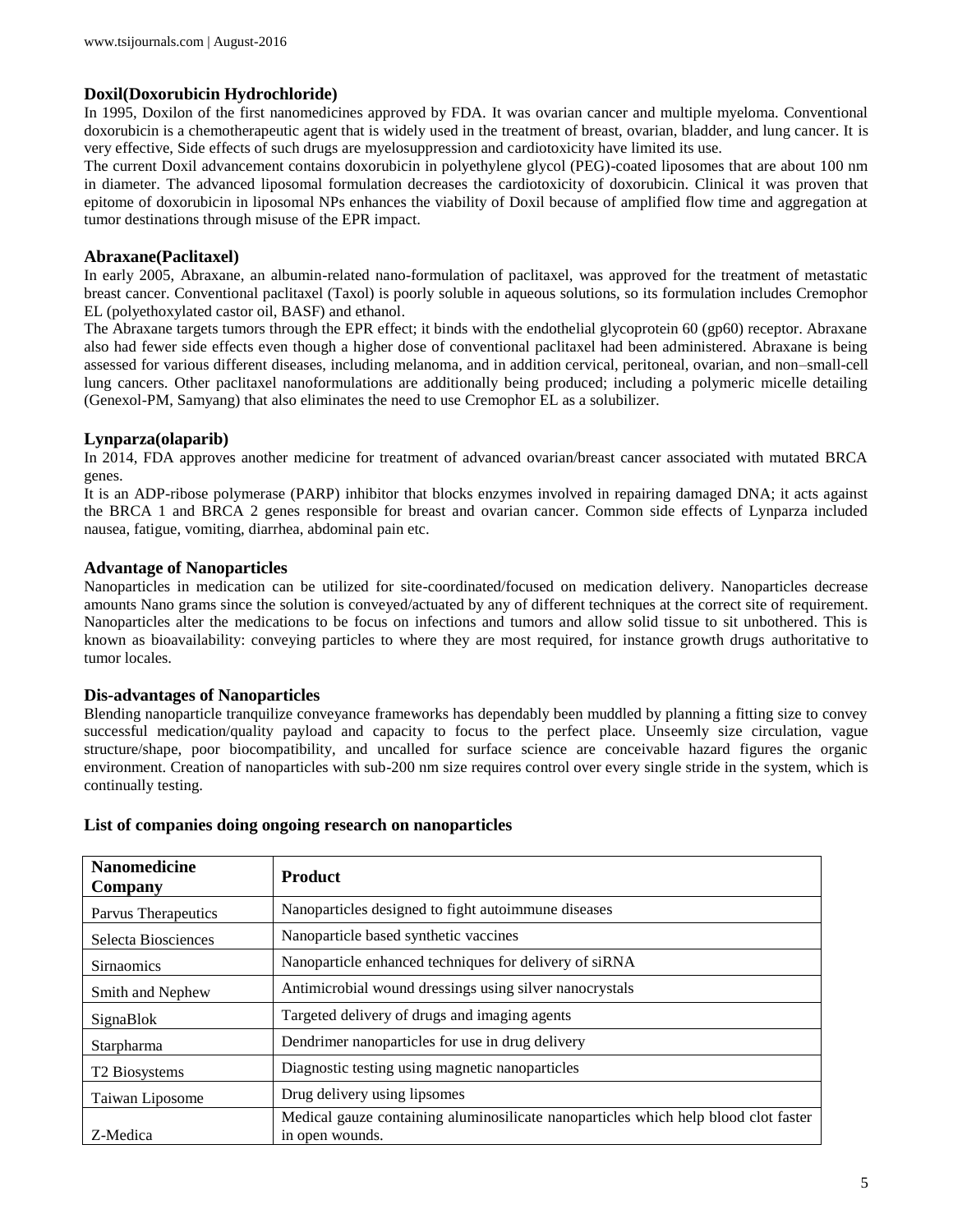| Nanospectra                   | AuroShell particles (nanoshells) for thermal destruction of cancer tissue                                                                                     |
|-------------------------------|---------------------------------------------------------------------------------------------------------------------------------------------------------------|
| Nanosphere                    | Diagnostic testing using gold nanoparticles to detect low levels of proteins indicating<br>particular diseases                                                |
| Nanotherapeutics              | Nanoparticles for improving the performance of drug delivery by oral or nasal<br>methods                                                                      |
| Oxonica                       | Diagnostic testing using gold nanoparticles (biomarkers)                                                                                                      |
| NanoViricides                 | Drugs called nanoviricides™ designed to attack virus particles                                                                                                |
| NanoMedia                     | Targeted drug delivery                                                                                                                                        |
| Nano Science Diagnostics      | Diagnostic testing system                                                                                                                                     |
| <b>Blend Therapeutics</b>     | Nanoparticle based drug delivery                                                                                                                              |
| <b>Cristal Therapeutics</b>   | Polymeric micelle nanoparticles to deliver drugs to tumors                                                                                                    |
| CytImmune                     | Gold nanoparticles for targeted delivery of drugs to tumors                                                                                                   |
| <b>DNA</b> Medicine Institute | Diagnostic testing system                                                                                                                                     |
| Invitrogen                    | Qdots for medical imaging                                                                                                                                     |
| Luna Inovations               | Bucky balls to block inflammation by trapping free radicals                                                                                                   |
| <b>Makefield Therapeutics</b> | Nanoparticle cream for delivery of nitric oxide gas to treat infection                                                                                        |
| MagArray                      | Diagnostic testing system                                                                                                                                     |
| <b>NanoBio</b>                | Nanoemulsions for nasal delivery to fight viruses (such as the flu and colds) or<br>through the skin to fight bacteria                                        |
| NanoBioMagnetics              | Magnetically responsive nanoparticles for targeted drug delivery and other<br>applications                                                                    |
| Nanobiotix                    | Nanoparticles that target tumor cells, when irradiated by xrays the nanoparticles<br>generate electrons which cause localized destruction of the tumor cells. |
| <b>Nanoprobes</b>             | Gold nanoparticles for radiation therapy enhancement                                                                                                          |

# **Conclusion**

The review is basically based on the synthesis, advancement, dis-advantage of Silver Nano particles with special specification in therapeutic approaches in cancer using AgNPs. During the past few years the synthesis and development of Nano material has drastically put an effect to work as a next-generation anticancer therapeutic agent. The silver Nano particles can overcome poor delivery and the problem of drug resistance. The method of production bio-distribution, stability, accumulation, controlled release, cell specific targeting and toxicological issues in human too.

#### **REFERENCE**

- 1. Nikalje AP (2015) Nanotechnology and its Applications in Medicine. Med chem 5:081-089. doi:10.4172/2161- 0444.1000247
- 2. Aliosmanoglu A, Basaran I. Nanotechnology in Cancer Treatment. J Nanomed Biotherapeut 2010; 2:4.
- 3. Patel PK, Kumar J, Rao KS . Role of nanoparticles in the drug delivery system . Altern Integ Med 2013; 2:10.
- 4. Zhang Z, Cao H, Li. Suppressing lung metastasis of breast cancer by inhibition of VCAM-1 expression with nanomedicine . J Cancer Sci Ther 2016;8:8.
- 5. 4.Friberg . Nanomedicine: Will it be able to Overcome Multidrug Resistance in Cancers? J Blood Disord Transfus 2016;7:5.
- 6. Krukemeyer MG, Krenn V, Huebner F, Wagner W, Resch R. History and Possible Uses of Nanomedicine Based on Nanoparticles and Nanotechnological Progress. J Nanomed Nanotechno 2015;6:6.
- 7. Yue J, Du Z, Zhou FM, Dong P , Lawrence M et.al. Applications of CRSIPR/Cas9 in Cancer Research. Cancer Med Anticancer Drug 2016;1:1.
- 8. Sriram MI, Barath S, Kanth M, Kalishwaralal K, Gurunathan S. Antitumor activity of silver nanoparticles in Dalton's lymphoma ascites tumor model. Int J Nanomed 2010;5:753-762.
- 9. Prabhu V, Uzzaman S, Mariammal V, Grace B , Guruvayoorappan C . Nanoparticles in Drug Delivery and Cancer Therapy: The Giant Rats Tail. J Cancer Ther 2014;2:325-334.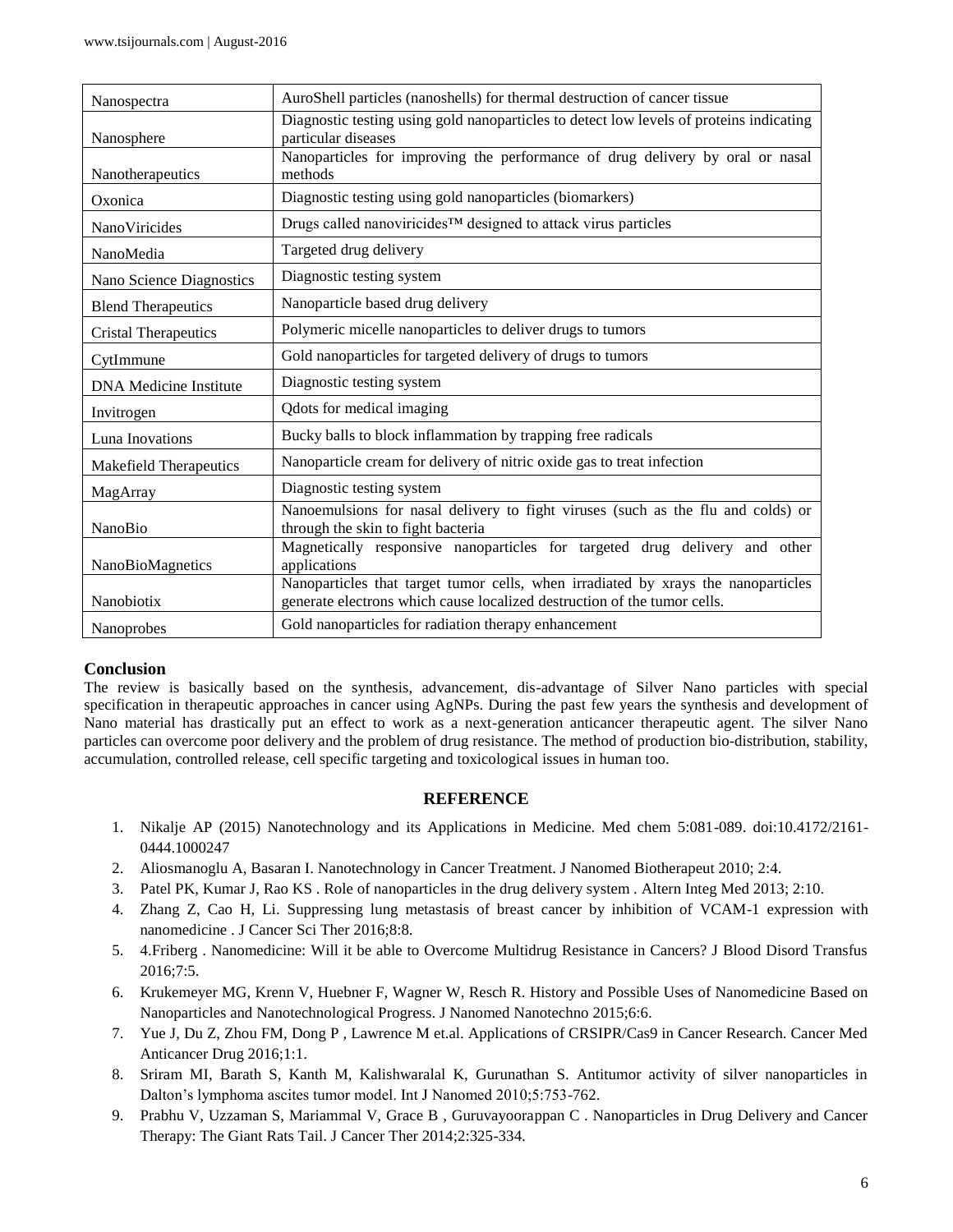- 10. Zhang XF, Liu ZG , Shen W , Gurunathan S. Silver Nanoparticles: Synthesis, Characterization, Properties, Applications, and Therapeutic Approaches . Int. J. Mol. Sci 2016;17:1534.
- 11. Soumya RS , Hela PG. Nano silver based targeted drug delivery for treatment of cancer. Der Pharmacia Letter 2013; 5:189-197.
- 12. El-Deeb NM, El-Sherbiny IM, El-Aassara MR, Hafez EE . Novel Trend in Colon Cancer Therapy Using Silver Nanoparticles, Synthesized by Honey Bee. J Nanomed Nanotechnol 2015; 6:265.
- 13. Vaidyanathan R, Kalishwaralal K, Gopalram S, Gurunathan S . Nanosilver—The burgeoning therapeutic molecule and its green synthesis Biotechnology Advances 2009; 27: 924–937
- 14. Sharma NK, Ameta RK, Singh M . Synthesis, Characterization, Anticancer, DNA Binding and Antioxidant Studies of Benzylamine Supported Pd (II) Complex. Cancer Med Anticancer Drug 2015; 1:1.
- 15. 14.Ghosh S, Chopade AB . Dioscorea oppositifolia Mediated Synthesis of Gold and Silver Nanoparticles with Catalytic Activity. J Nanomed Nanotechnol 2016; 7: 398.
- 16. Khan NT, Jameel N, Rehman SUA . Optimizing Physioculture Conditions for the Synthesis of Silver Nanoparticles from Aspergillus niger. J Nanomed Nanotechnol 2016; 7: 399.
- 17. Zhang L, Varma NRS, Gang ZZ, Ewing JR, Arbab AS et.al. Targeting Triple Negative Breast Cancer with a Smallsized Paramagnetic Nanoparticle J Nanomed Nanotechnol 2016; 7: 404.
- 18. Adhikari R . Applications of Upconversion Nanoparticles in Nanomedicine. J Nanomed Nanotechnol 2016; 7:e141.
- 19. Kumar R . Repositioning of Non-Steroidal Anti Inflammatory Drug (NSIADs) for Cancer Treatment: Promises and Challenges. J Nanomed Nanotechnol 2016; 7:e140.
- 20. Anderson DS, Sydor MJ, Fletcher P, Holian A . Nanotechnology: The Risks and Benefits for Medical Diagnosis and Treatment. J Nanomed Nanotechnol 2016; 7:e143.
- 21. Ghosh S, Harke AN, Chacko MJ, Gurav SP, Joshi KA, et al. . Gloriosa superba Mediated Synthesis of Silver and Gold Nanoparticles for Anticancer Applications. J Nanomed Nanotechnol 2016; 7:390.
- 22. Vaze OS . Pharmaceutical Nanocarriers (Liposomes and Micelles) in Cancer Therapy. J Nanomed Nanotechnol 2016; 7:e138.
- 23. Yadav JP, Kumar S, Budhwar L, Yadav A, Yadav M . Characterization and Antibacterial Activity of Synthesized Silver and Iron Nanoparticles using Aloe vera. J Nanomed Nanotechnol 2016; 7:384.
- 24. El-Hussein A . Study DNA Damage after Photodynamic Therapy using Silver Nanoparticles with A549 cell line. J Nanomed Nanotechnol 2016; 7:346.
- 25. Ghozali SZ, Vuanghao L, Ahmad NH . Biosynthesis and Characterization of Silver Nanoparticles Using Catharanthus roseus Leaf Extract and its Proliferative Effects on Cancer Cell Lines. J Nanomed Nanotechnol 2015; 6:305.
- 26. Ahmed S, SIkram S . Silver Nanoparticles: One Pot Green Synthesis Using Terminalia arjuna Extract for Biological Application. J Nanomed Nanotechnol 2015; 6:309.
- 27. Bell IR, Muralidharan S, Schwartz GE . Nanoparticle Characterization of Traditional Homeopathically-Manufactured Silver (Argentum Metallicum) Medicines and Placebo Controls. J Nanomed Nanotechnol 2015; 6:311.
- 28. .Bruneau A, Turcotte P, Pilote M, Gagné F, Gagnon C . Fate and Immunotoxic Effects of Silver Nanoparticles on Rainbow Trout in Natural Waters. J Nanomed Nanotechnol 2015; 6:290.
- 29. Krishnan R, Arumugam V, Vasaviah SK . The MIC and MBC of Silver Nanoparticles against Enterococcus faecalis - A Facultative Anaerobe. J Nanomed Nanotechnol 2015; 6:285.
- 30. El-Deeb NM, El-Sherbiny IM, El-Aassara MR, Hafez EE . Novel Trend in Colon Cancer Therapy Using Silver Nanoparticles Synthesized by Honey Bee. J Nanomed Nanotechnol 2015; 6:265.
- 31. Omprakash V, Sharada S . Green Synthesis and Characterization of Silver Nanoparticles and Evaluation of their Antibacterial Activity using Elettaria Cardamom Seeds. J Nanomed Nanotechnol 2015; 6:266.
- 32. Mani AKM, Seethalakshmi S, Gopal V . Evaluation of In-vitro Anti-Inflammatory Activity of Silver Nanoparticles Synthesised using Piper Nigrum Extract. J Nanomed Nanotechnol 2015; 6:268.
- 33. Hungund BS, Dhulappanavar GR, Ayachit NH . Comparative Evaluation of Antibacterial Activity of Silver Nanoparticles Biosynthesized Using Fruit Juices. J Nanomed Nanotechnol 2015; 6:271.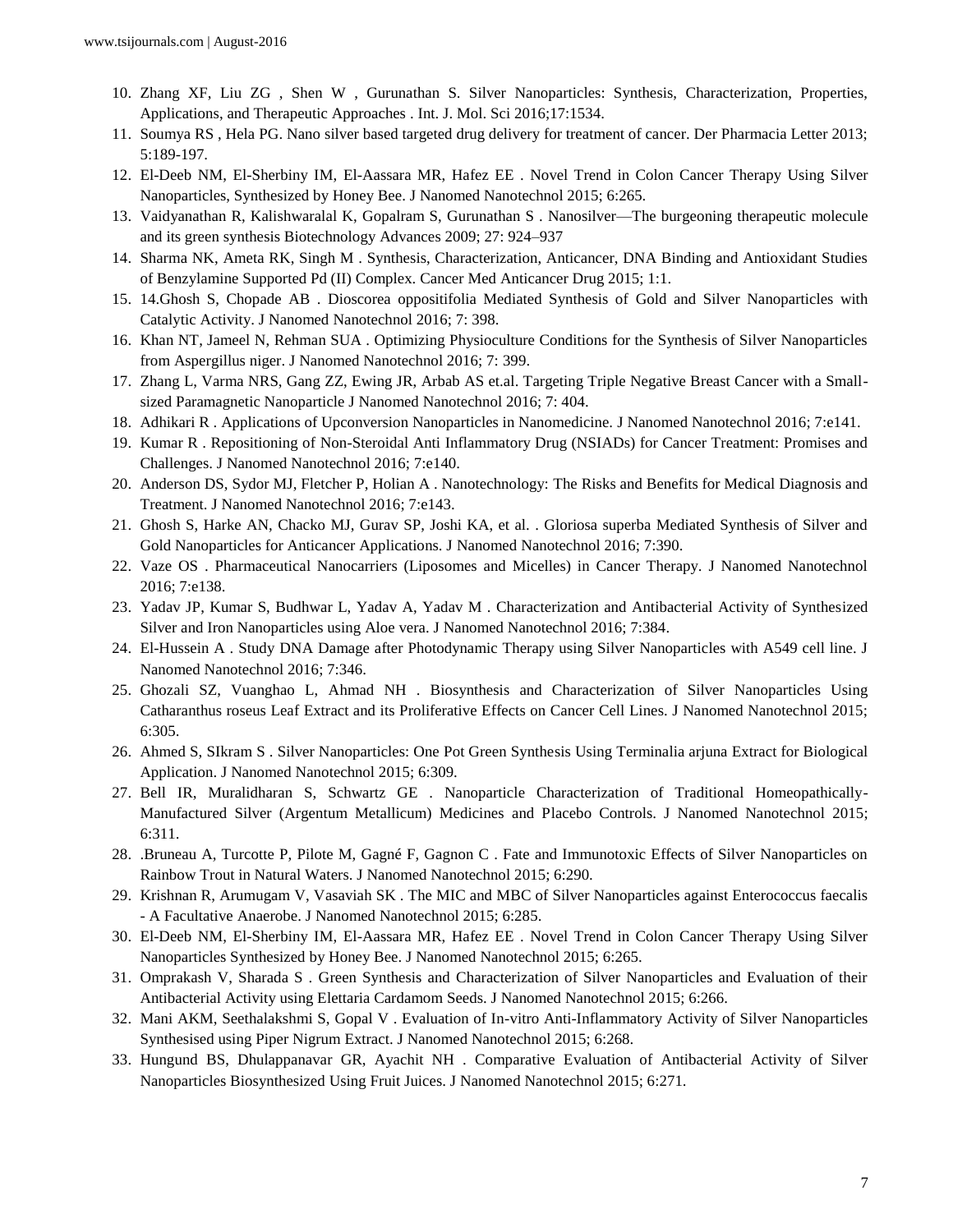- 34. Ramesh Kumar K, Nattuthurai, Gopinath P, Mariappan T . Biosynthesis of Silver Nanoparticles from Morinda tinctoria Leaf Extract and their Larvicidal Activity against Aedes aegypti Linnaeus 1762. J Nanomed Nanotechnol 2014; 5:242.
- 35. Tiwari V, Khokar MK, Tiwari M, Barala S, Kumar M . Anti-bacterial Activity of Polyvinyl Pyrrolidone Capped Silver Nanoparticles on the Carbapenem Resistant Strain of Acinetobacter baumannii. J Nanomed Nanotechnol 2014; 5:246.
- 36. Singh K, Panghal M, Kadyan S, Yadav JP . Evaluation of Antimicrobial Activity of Synthesized Silver Nanoparticles using Phyllanthus amarus and Tinospora cordifolia Medicinal Plants. J Nanomed Nanotechnol 2014; 5:250.
- 37. Cramer S, Tacke S, Bornhorst J, Klingauf J, Schwerdtle T et al . The Influence of Silver Nanoparticles on the Blood-Brain and the Blood-Cerebrospinal Fluid Barrier in vitro. J Nanomed Nanotechnol 2014; 5:225.
- 38. Coccini T, Gornati R, Rossi F, Signoretto E, Vanetti I et al . Gene Expression Changes in Rat Liver and Testes after Lung Instillation of a Low Dose of Silver Nanoparticles. J Nanomed Nanotechnol 2014; 5:227.
- 39. Das P, McDonald JAK, Petrof EO, Allen-Vercoe E, Walker VK . Nanosilver-Mediated Change in Human Intestinal Microbiota. J Nanomed Nanotechnol 2014; 5:235.
- 40. Lee TY, Liu MS, Huang LJ, Lue SI, Tsai TZN et al . The Immediate Mitochondrial Stress Response in Coping with Systemic Exposure of Silver Nanoparticles in Rat Liver. J Nanomed Nanotechnol 2014; 5:220.
- 41. Singh K, Panghal M, Kadyan S, Chaudhary U, Yadav JP . Antibacterial Activity of Synthesized Silver Nanoparticles from Tinospora cordifolia against Multi Drug Resistant Strains of Pseudomonas aeruginosa Isolated from Burn Patients. J Nanomed Nanotechnol 2014; 5:192.
- 42. Shahoon H, Hamedi R, Yadegari Z, Majd Hosseiny VA, Golgounnia P et al (2013) The Comparison of Silver and Hydroxyapatite Nanoparticles Biocompatibility on L929 Fibroblast Cells: An In vitro Study. J Nanomed Nanotechol 2013; 4:173.
- 43. Shahaby OE, Zayat ME, Salih E, El-Sherbiny IM, Fikry et al . Evaluation of Antimicrobial Activity of Water Infusion Plant-Mediated Silver Nanoparticles. J Nanomed Nanotechol 2013; 4:178.
- 44. Krishnan V, Bupesh G, Manikandan E, Thanigai Arul K, Magesh S et al . Green Synthesis of Silver Nanoparticles Using Piper nigrum Concoction and its Anticancer Activity against MCF-7 and Hep-2 Cell Lines. J Antimicro 2016; 2:123.
- 45. Krishnan V, Bupesh G, Manikandan E, Thanigai AK, Magesh S et al . Green Synthesis of Silver Nanoparticles Using Piper nigrum Concoction and its Anticancer Activity against MCF-7 and Hep-2 Cell Lines. J Antimicro 2016; 2:123.
- 46. Sreelakshmy V, Deepa MK, Mridula P . Green Synthesis of Silver Nanoparticles from Glycyrrhiza glabra Root Extract for the Treatment of Gastric Ulcer. J Develop Drugs 2016; 5:152.
- 47. Kumar B, Smita K, Vizuete KS, Cumbal L . Aqueous Phase Lavender Leaf Mediated Green Synthesis of Gold Nanoparticles and Evaluation of its Antioxidant Activity. Biol Med 2016; 8: 290.
- 48. Ahmed S, SIkram S . Silver Nanoparticles: One Pot Green Synthesis Using Terminalia arjuna Extract for Biological Application. J Nanomed Nanotechnol 2015; 6:309.
- 49. Heidari A (2006) Pharmacogenomics and Pharmacoproteomics Studies of Phosphodiesterase-5 (PDE5) Inhibitors and Paclitaxel Albumin-stabilized Nanoparticles as Sandwiched Anti-cancer Nano Drugs between Two DNA/RNA Molecules of Human Cancer Cells. J Pharmacogenomics Pharmacoproteomics 2006; 7:e153.
- 50. Hara F, Takashima T, Tsurutani J, Saito T, Taira N et al . Randomized, Optimal Dose Finding, Phase Ii Study of Tri-Weekly Nab-Paclitaxel in Patients with Metastatic Breast Cancer (ABROAD). J Clin Trials 2016; 6:267.
- 51. Li T, Yang M, Ren C, Lao H, Zeng Y . Combination of Nab-Paclitaxel with Trastuzumab as Neoadjuvant Chemotherapy for HER2- positive Breast Cancer Patients: Experience from a Single Center. Clin Exp Pharmacol 2016; 6:209.
- 52. Stefanidou N, Grimm C, Spitthöver R, Grabellus F, Harter P et al . Syndrome of Inappropriate ADH Secretion (SIADH) During Chemotherapy with Carboplatin/Paclitaxel for Metastatic Fallopian Tube Cancer. Emerg Med (Los Angel) 2015; 5:262.
- 53. Ahmad A, Sheikh S, Ali SM, Paithankar M, Mehta A et al . Nanosomal Paclitaxel Lipid Suspension Demonstrates Higher Response Rates Compared to Paclitaxel in Patients with Metastatic Breast Cancer. J Cancer Sci Ther 2015; 7:116-120.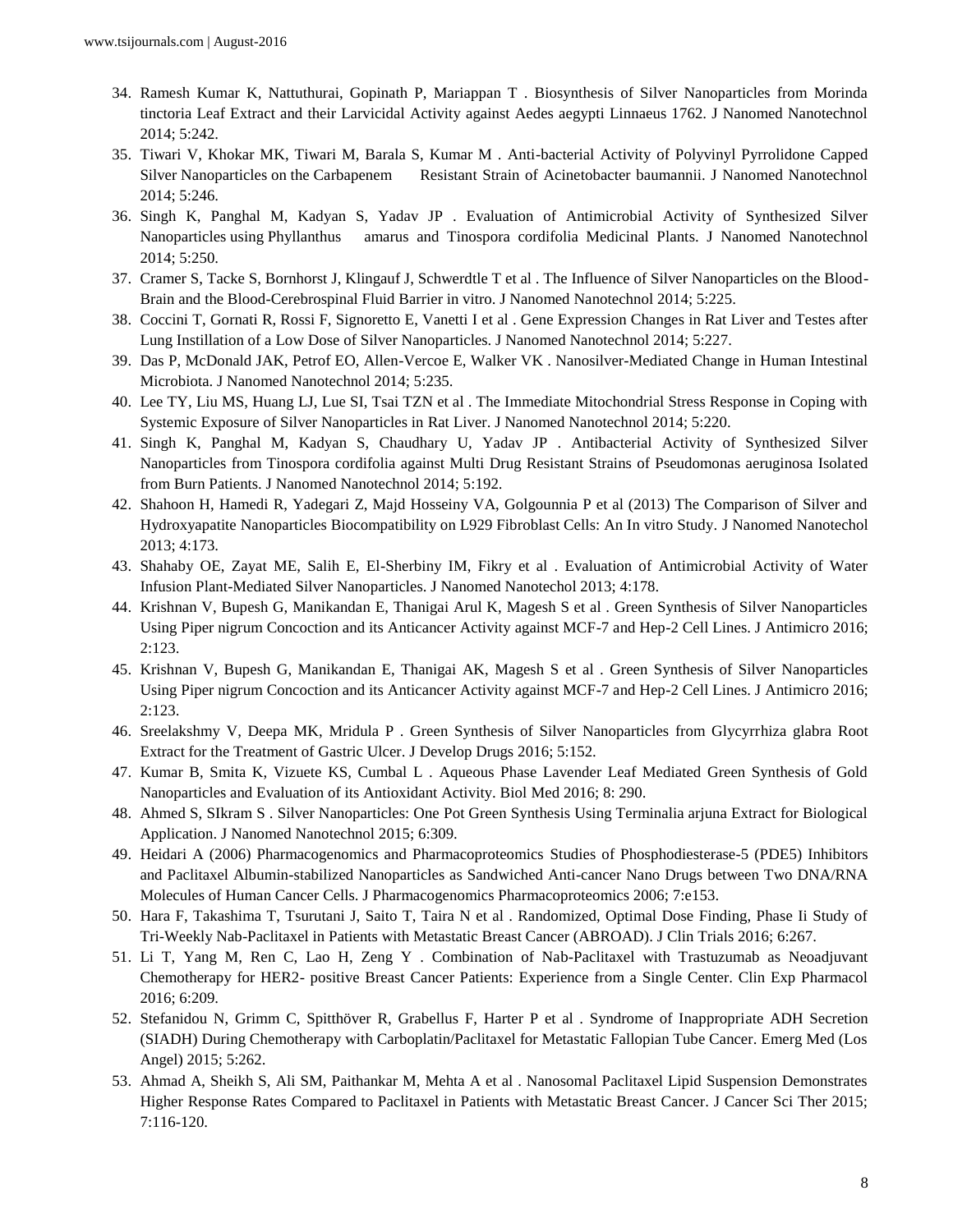- 54. Malik P, Mukherjee TK, Singh M . Biomedical Nanotoxicology and Concerns with Environment: A Prospective Approach for Merger with Green Chemistry Enabled Physicochemical Characterization. J Microb Biochem Technol 2014; S9:001.
- 55. Brar SK, Pulicharla R, Verma M . Green Chemistry: Design of Safer Chemical and Process Protocols for Healthy Environment. Hydrol Current Res 2014; 5:e114.
- 56. Dwivedy AK, Kumar M, Upadhyay N, Dubey NK . Green Chemistry in Agricultural Pest Management Programmes. Med chem 2015; S2:005.
- 57. Thanighaiarassu RR, Sivamai P, Devika R, Nambikkairaj B . Green Synthesis of Gold Nanoparticles Characterization by using Plant Essential Oil Menthapiperita and their Antifungal Activity against Human Pathogenic Fungi. J Nanomed Nanotechnol 2014; 5:229.
- 58. Gamage NH, Li J, Worsham MJ, Ali MM . Targeted Theranostic Approach for Glioma Using Dendrimer-Based Curcumin Nanoparticle. J Nanomed Nanotechnol 2016; 7:393.
- 59. Karthikeyan R, Kumar PV, Koushik OS . Pegylated PPI Dendrimer Cored with Ethylene Diamine for Prolonged Release of Prednisolone. J Nanomed Nanotechnol 2016; 7:362.
- 60. Karthikeyan R, Kumar PV, Koushik OS . Dendrimeric Biocides A Tool for Effective Antimicrobial Therapy. J Nanomed Nanotechnol 2016; 7:359.
- 61. Yellepeddi VK, Vangara KK, Palakurthi S . In vivo Efficacy of PAMAM-Dendrimer-Cisplatin Complexes in SKOV-3 Xenografted Balb/C Nude Mice. J Biotechnol Biomaterial 2012; S13:003.
- 62. Mirzaei M, Mohagheghi M, Shahbazi-Gahrouei D, Khatami A . Gd3+-Anionic Linear Globular Dendrimer-G2- C595 A Dual Novel Nanoprobe for MR Imaging and Therapeutic Agent: An In Vitro Study. J Biomol Res Ther 2012; 1:103.
- 63. Vashist SK .Dendrimers: Prospects for Bioanalytical Sciences. J Nanomed Nanotechnol 2013; 4:e131.
- 64. Prieto MJ, del Rio Zabala NE, Marotta CH, Bichara D, Simonetta S et al . G4.5 Pamam Dendrimer-Risperidone: Biodistribution and Behavioral Changes in In Vivo Model. J Nanomedine Biotherapeutic Discov 2013; 4:121.
- 65. Kim KJ, Sung WS, Suh BK, Moon SK, Choi JS et al . Antifungal activity and mode of action of silver nanoparticles on Candida albicans. Biometals, 2009; 22:235-242.
- 66. Singh N, Khanna PK . In situ synthesis of silver nano-particles in polymethylmethacrylate. Materials chemistry and physics, 104:367-372.
- 67. Gatti AM (2004) Biocompatibility of micro-and nano-particles in the colon. Part II. Biomaterials 2004; 25:385-392.
- 68. Jeyaraj M, Sathishkumar G, Sivanandhan G, MubarakAli D, Rajesh M et al . Biogenic silver nanoparticles for cancer treatment: an experimental report. Colloids and surfaces B: Biointerfaces 2013; 106:86-92.
- 69. Liu Z, Guo Z, Zhong H, Qin X, Wan M, Yang B .Graphene oxide based surface-enhanced Raman scattering probes for cancer cell imaging. Physical Chemistry Chemical Physics 2013;15:2961-2966.
- 70. Zhang Z, Liu C, Bai J, Wu C, Xiao Y, Li Y, Tan W . Silver nanoparticle gated, mesoporous silica coated gold nanorods (AuNR@ MS@ AgNPs): low premature release and multifunctional cancer theranostic platform. ACS applied materials & interfaces 2015; 7:6211-6219.
- 71. Prabhu D, Arulvasu C, Babu G, Manikandan R, Srinivasan P . Biologically synthesized green silver nanoparticles from leaf extract of Vitex negundo L. induce growth-inhibitory effect on human colon cancer cell line HCT15. Process Biochemistry 2013; 48:317-324.
- 72. Gurunathan S, Han JW, Eppakayala V, Jeyaraj M, Kim JH . Cytotoxicity of biologically synthesized silver nanoparticles in MDA-MB-231 human breast cancer cells. BioMed research international.2013.
- 73. Premkumar T, Lee Y, Geckeler KE . Macrocycles as a Tool: A Facile and One‐Pot Synthesis of Silver Nanoparticles Using Cucurbituril Designed for Cancer Therapeutics. Chemistry–A European Journal 2010; 16:11563-11566.
- 74. Liu L, Ni F, Zhang J, Jiang X, Lu X, Guo Z, & Xu R . Silver nanocrystals sensitize magnetic-nanoparticle-mediated thermo-induced killing of cancer cells. Acta biochimica et biophysica Sinica 2011; 43:316-323.
- 75. John P . Green synthesis of silver nanoparticles using Ganoderma neo-japonicum Imazeki: a potential cytotoxic agent against breast cancer cells. International journal of nanomedicine 2013; 8:4399-4413.
- 76. Gajendran B, Chinnasamy A, Durai P, Raman J, Ramar M . Biosynthesis and characterization of silver nanoparticles from Datura inoxia and its apoptotic effect on human breast cancer cell line MCF7. Materials Letter 2014; 122:98- 102.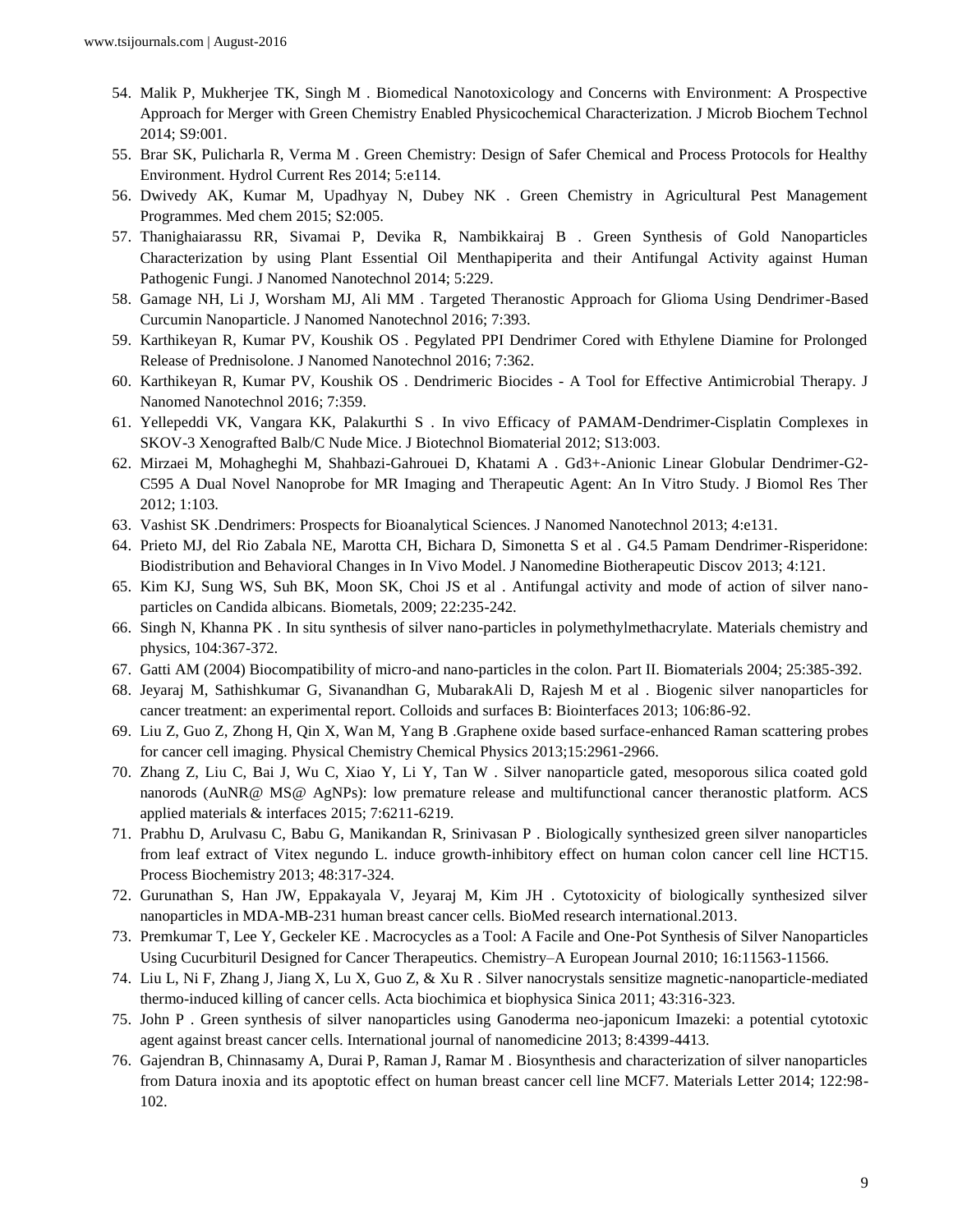- 77. Austin LA, Kang B, Yen CW, El-Sayed MA . Nuclear targeted silver nanospheres perturbs the cancer cell cycle differently than those of nanogold. Bioconjugate chemistry 2011; 22:2324-2331.
- 78. Ong C, Lim JZZ, Ng CT, Li JJ, Yung LY et al .Silver nanoparticles in cancer: therapeutic efficacy and toxicity. Current medicinal chemistry 2013; 20:772-781.
- 79. Ma J, Xu R, Sun J, Zhao D, Tong J, Sun X . Nanoparticle surface and noncore properties determine the effect on radio sensitivity of cancer cells upon ionizing radiation treatment. Journal of Nano science and nanotechnology 2013; 13:1472-1475.
- 80. Zhou G, Wang W. Synthesis of silver nanoparticles and their ant proliferation against human lung cancer cells in vitro. Oriental journal of chemistry 2012; 28:651.
- 81. Jha AK, Prasad K . Green synthesis of silver nanoparticles and its activity on SiHa cervical cancer cell line. Adv Mat Lett 2014; 5:501-505.
- 82. Austin LA, Kang B, Yen CW, El-Sayed MA . Plasmonic imaging of human oral cancer cell communities during programmed cell death by nuclear-targeting silver nanoparticles. Journal of the American Chemical Society 2011; 133:17594-17597.
- 83. Su XY, Liu PD, Wu H, Gu N . Enhancement of radio sensitization by metal-based nanoparticles in cancer radiation therapy. Cancer biology & medicine 2014; 11:86-91.
- 84. Jiang H, Wang C, Guo Z, Wang Z, Liu L . Silver nanocrystals mediated combination therapy of radiation with magnetic hyperthermia on glioma cells. Journal of Nano science and nanotechnology 2012; 12:8276-8281.
- 85. Wang X, Wu L, Ren J, Miyoshi D, Sugimoto N, Qu X . Label-free colorimetric and quantitative detection of cancer marker protein using no crosslinking aggregation of Au/Ag nanoparticles induced by target-specific peptide probe. Biosensors and Bioelectronics 2011; 26:4804-4809.
- 86. Palaniappan P, Sathishkumar G, Sankar R . Fabrication of nano-silver particles using Cymodocea serrulata and its cytotoxicity effect against human lung cancer A549 cells line. Spectrochimica Acta Part A: Molecular and Biomolecular Spectroscopy 2015; 138:885-890.
- 87. Vivek R, Thangam R, Muthuchelian K, Gunasekaran P, Kaveri K, Kannan, S . Green biosynthesis of silver nanoparticles from Annona squamosa leaf extract and it's in vitro cytotoxic effect on MCF-7 cells. Process Biochemistry 2012; 47:2405-2410.
- 88. Mishra A, Mehdi SJ, Irshad M, Ali A, Sardar M et al . Effect of biologically synthesized silver nanoparticles on human cancer cells. Science of Advanced Materials 2012; 4:1200-1206.
- 89. Zheng J, Bai J, Zhou Q, Li J, Li Y et al . DNA-templated in situ growth of AgNPs on SWNTs: a new approach for highly sensitive SERS assay of microRNA. Chemical Communications 2015; 51:6552-6555.
- 90. Sukirtha R, Priyanka KM, Antony JJ, Kamalakkannan S, Thangam R et al . Cytotoxic effect of Green synthesized silver nanoparticles using Melia azedarach against in vitro HeLa cell lines and lymphoma mice model. Process Biochemistry 2012; 47:273-279.
- 91. Durai P, Chinnasamy A, Gajendran B, Ramar M, Pappu S et al . Synthesis and characterization of silver nanoparticles using crystal compound of sodium para-hydroxybenzoate tetrahydrate isolated from Vitex negundo. L leaves and its apoptotic effect on human colon cancer cell lines. European journal of medicinal chemistry 2014; 84:90-99.
- 92. Zharov VP, Galitovskaya EN, Johnson C, Kelly T . Synergistic enhancement of selective nanophotothermolysis with gold nanoclusters: potential for cancer therapy. Lasers in surgery and medicine 37:219-226.
- 93. Khlebtsov B, Zharov V, Melnikov A, Tuchin V, Khlebtsov N (2006) Optical amplification of photothermal therapy with gold nanoparticles and nanoclusters. Nanotechnology 2006; 17:5167.
- 94. Asharani PV, Wu YL, Gong Z, Valiyaveettil S . Toxicity of silver nanoparticles in zebrafish models. Nanotechnology 2008; 19:255102.
- 95. Kennedy LC, Bickford LR, Lewinski NA, Coughlin AJ, Hu Y et al . A New Era for Cancer Treatment: Gold‐ Nanoparticle‐Mediated Thermal Therapies. Small 2011; 7:169-183.
- 96. Asharani PV, Wu YL, Gong Z, Valiyaveettil S. Toxicity of silver nanoparticles in zebrafish models. Nanotechnology 2008; 19:255102.
- 97. Wolinsky JB, Grinstaff MW . Therapeutic and diagnostic applications of dendrimers for cancer treatment. Advanced Drug Delivery Reviews 2008; 60:1037-1055.